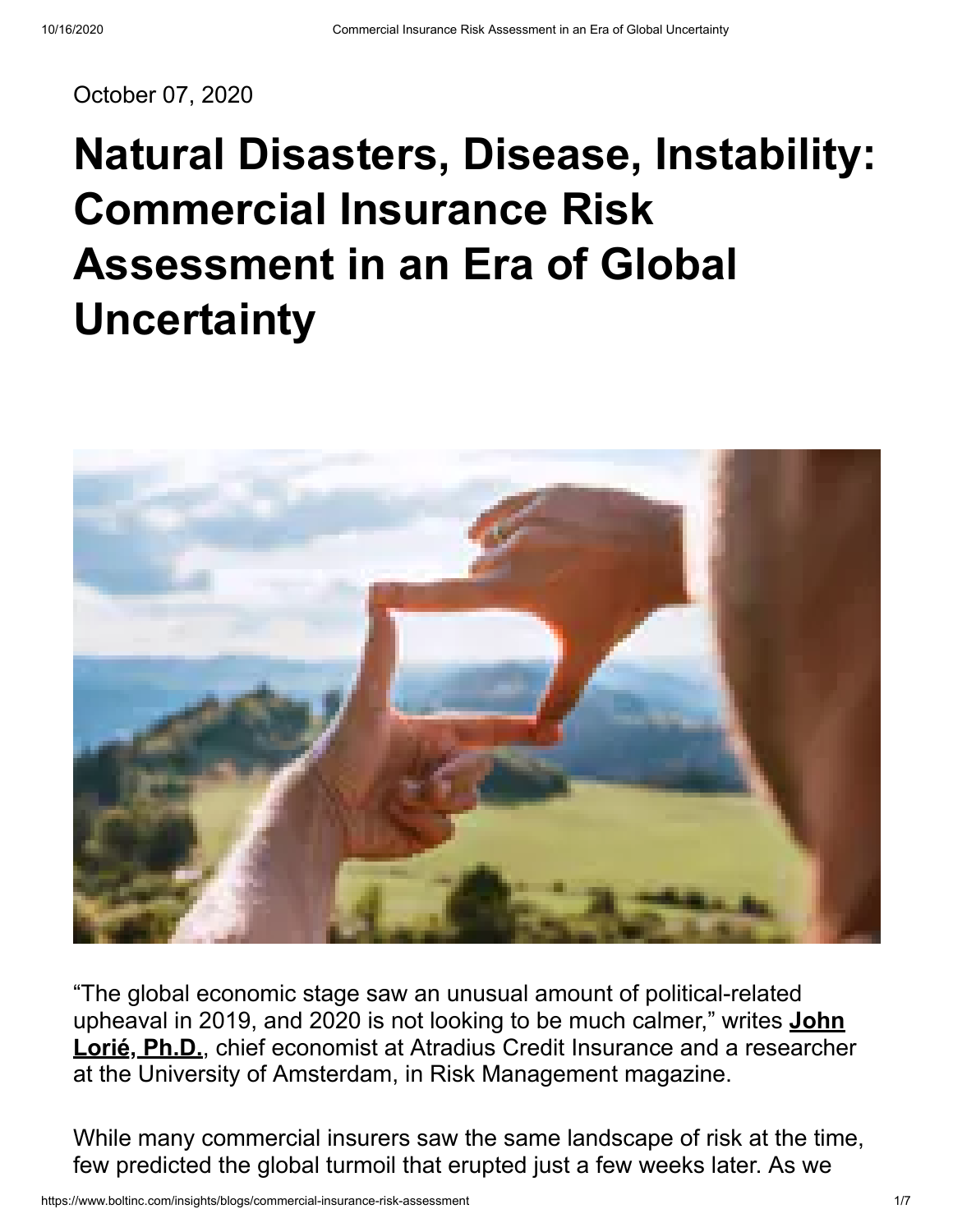enter the final quarter of 2020, the coronavirus pandemic remains a major concern in assessing commercial risk. Natural disasters and political and economic upheaval further complicate efforts to understand risk and respond appropriately.

## **The State of Risk: Addressing Changes in 2020 Economic Predictions**

The early economic impacts of COVID-19 sent many analysts scrambling to change their predictions for global, national and regional economic growth in 2020. Many based new predictions on scant information and extrapolation.

For example, a March 2020 **[report](https://www.oecd.org/berlin/publikationen/Interim-Economic-Assessment-2-March-2020.pdf)** from the OECD predicted that global growth would drop by 0.5 percent, "on the assumption that the epidemic peaks in China in the first quarter of 2020 and outbreaks in other countries prove mild and contained." As more information becomes available, predictions shift. These unknowns make planning and risk management even more difficult for small businesses and their insurers.

As a rule, businesses have more information about their own efforts than they do about the state of the economy as a whole. Perhaps this explains why a July 2020 McKinsey survey found that, while businesses are more likely to predict their own profits will increase in the coming months, they are less likely to believe that their national economy as a whole will recover in that time, writes McKinsey associate editor **[Heather Hanselman](https://www.mckinsey.com/business-functions/strategy-and-corporate-finance/our-insights/the-coronavirus-effect-on-global-economic-sentiment#)**. Companies in North America are particularly pessimistic about national or regional economic recovery occurring before the end of 2020.

In the face of 2020's various uncertainties, insurance companies are shifting their expectations for the year. For example, in a June 2020 press release, **[Munich Re](https://www.munichre.com/en/company/coronavirus-impact-on-munich-re.html)**expressed optimism about its economic position but stated that the company "will not meet its profit guidance of €2.8bn for the whole of 2020, owing to losses and high levels of uncertainty." The company declined to provide a new profit guidance at the time.

Munich Re's press release focused on the effects of COVID-19 on the company and industry. The pandemic remains one major factor in 2020's complex uncertainties, and it is likely to affect commercial insurance decisionmaking for some time to come.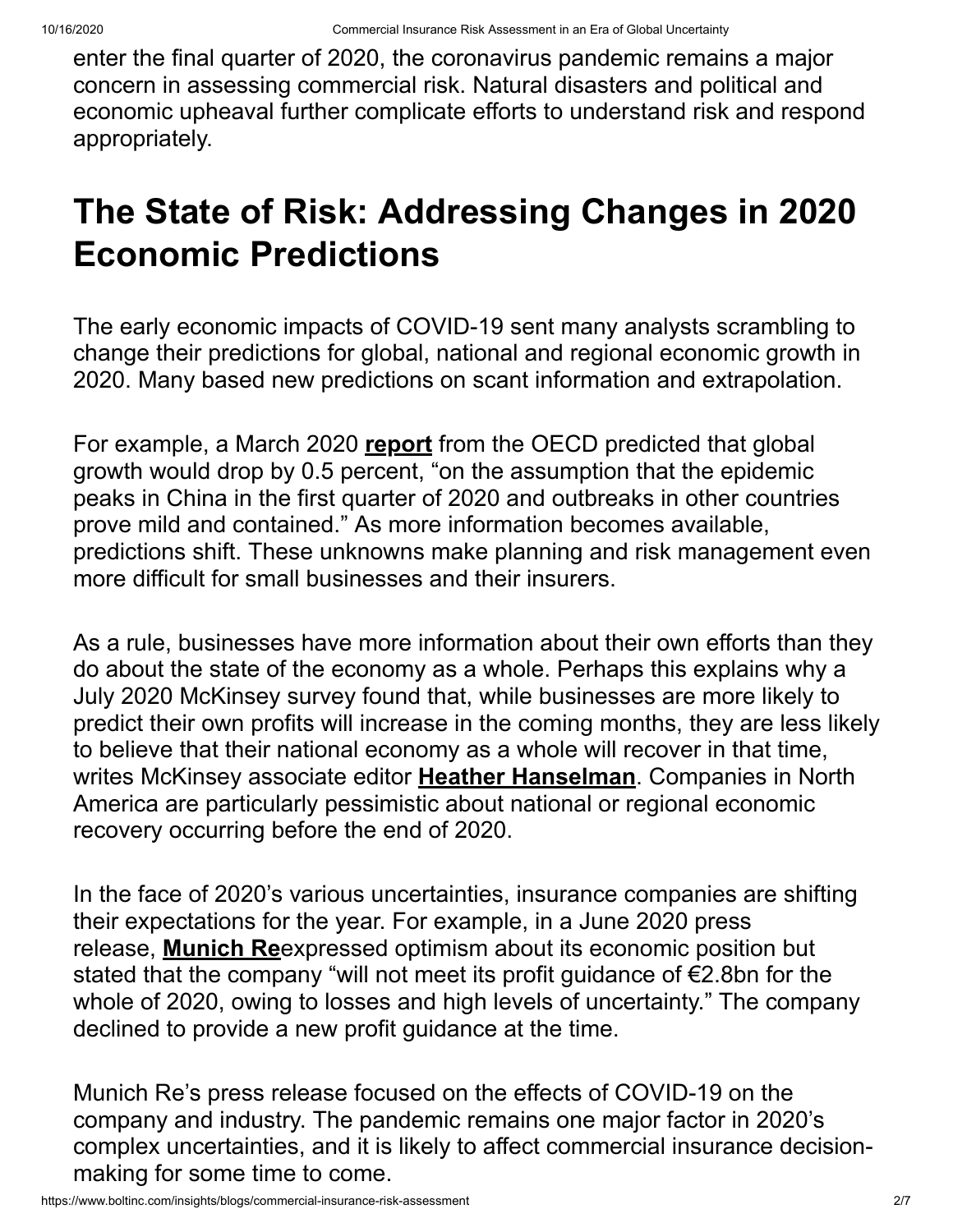10/16/2020 Commercial Insurance Risk Assessment in an Era of Global Uncertainty



### **Continuing Uncertainty Regarding COVID-19**

COVID-19 continues to exact both a human and an economic toll on world populations. In June 2020, the **[World Economic Forum](https://www.imf.org/en/Publications/WEO/Issues/2020/06/24/WEOUpdateJune2020)** projected global economic growth of -4.9 percent for 2020 — a downward adjustment of 1.9 percentage points from its April 2020 predictions.

The coronavirus's economic effects hit hard in March 2020, triggering the biggest one-day drop in the S&P 500 since 1987. An oil price war in March, spurred by the collapse of talks between OPEC and its partners, further compounded economic issues, writes the Financial Times global finance correspondent **[Robin Wigglesworth](https://www.ft.com/content/86f7f914-6536-11ea-b3f3-fe4680ea68b5)**. The shockwaves from these events have been felt ever since, and they have further compounded economic and commercial issues arising from the pandemic.

#### **Protection for Workers: Ongoing Risks in the PPE Supply Chain**

Problems with manufacturing, shipping and acquiring personal protective equipment (PPE) marked the early months of the pandemic and continue to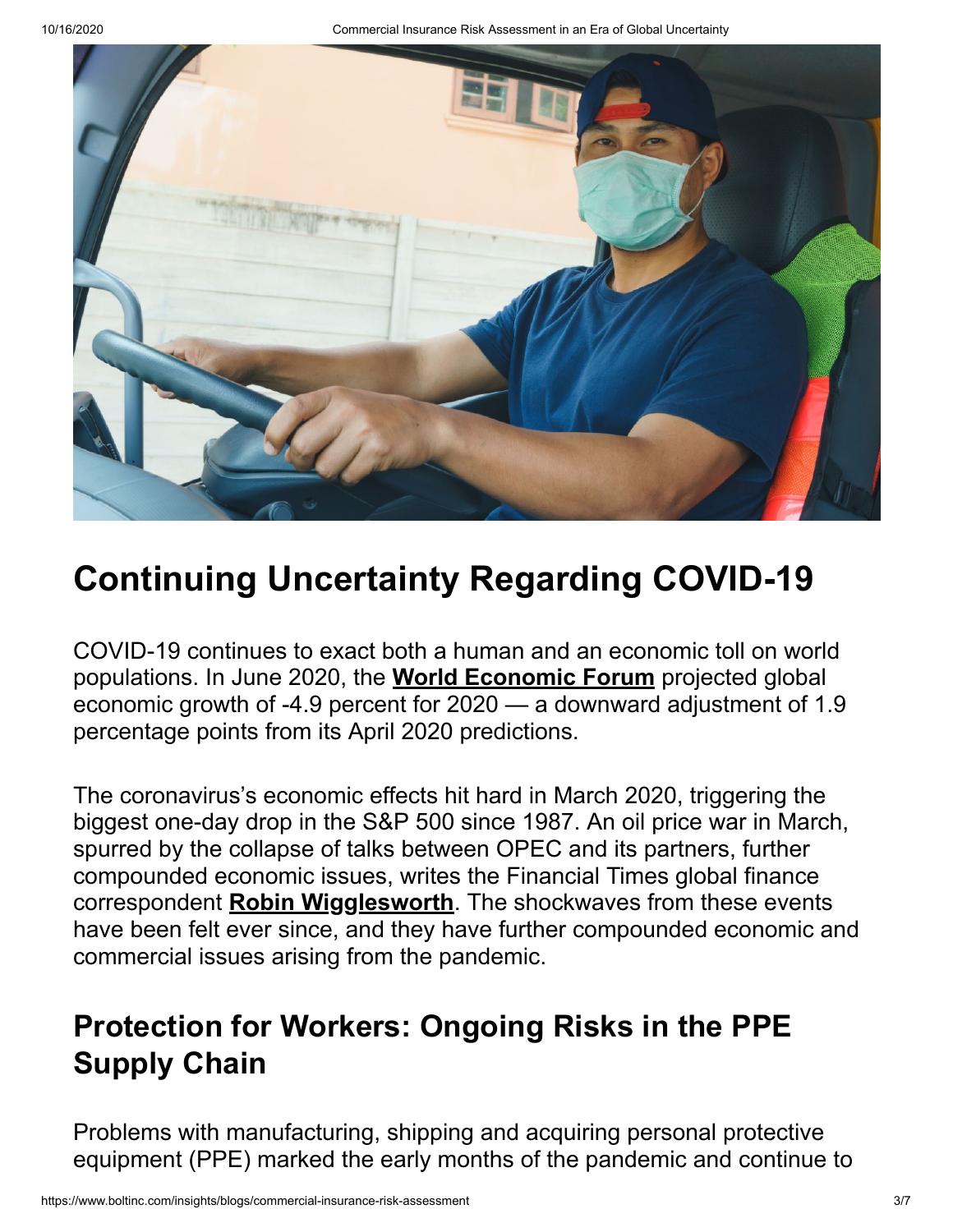present problems in a number of places and for a number of industries. "Early on in the crisis, PPE products were available, but were not flowing to where they were needed because some of the products that were approved in some countries were not approved in others," writes **[John Scott](https://www.zurich.com/en/knowledge/topics/global-risks/covid-19-the-interconnected-consequences)**, head of sustainability risk at Zurich Insurance.

Changing regulations have helped ease PPE-related issues, but cost and scarcity remain problems in some areas of the world, including the United States. For small businesses, PPE concerns can lead to significant risks for workers, customers and the business, which insurance companies and businesses alike must address as best they can.

#### **COVID-19, Remote Work, and Cyber Risk**

In response to the spreading pandemic, many businesses shuttered in-person workspaces, moving their workforces and customers alike to online platforms. While the transition to digital helped slow the spread of the virus, it also increased the risk to companies of a major cyber event.

Cyber security was a top concern for global business even before COVID-19 sent companies and customers flocking to the digital landscape. According to DRI International's **[5th Global Risk and Resilience Trends Report](https://drive.drii.org/2020/01/14/dris-global-risk-and-resilience-trends-report-the-top-8-resilience-trends/)**, concerns over a major successful cyber attack topped the list of risks businesses feared, both overall and in particular regions and industries. Concerns over a severe data breach and IT outages ranked second and third, respectively.

Yet hope remains. The report also found that businesses accelerated their efforts to consolidate business continuity, disaster recovery, and crisis and emergency management efforts throughout 2019. Although these businesses could not have known what lay just over the horizon in 2020, they nevertheless worked to prepare for the threat of unknown disasters. These efforts paid off in greater resilience for many businesses.

#### **Managing Commercial Debt and Other Risks**

Concerns about PPE exposed weaknesses in the global supply chain. As businesses continue to move to online-only or online-first models, the supply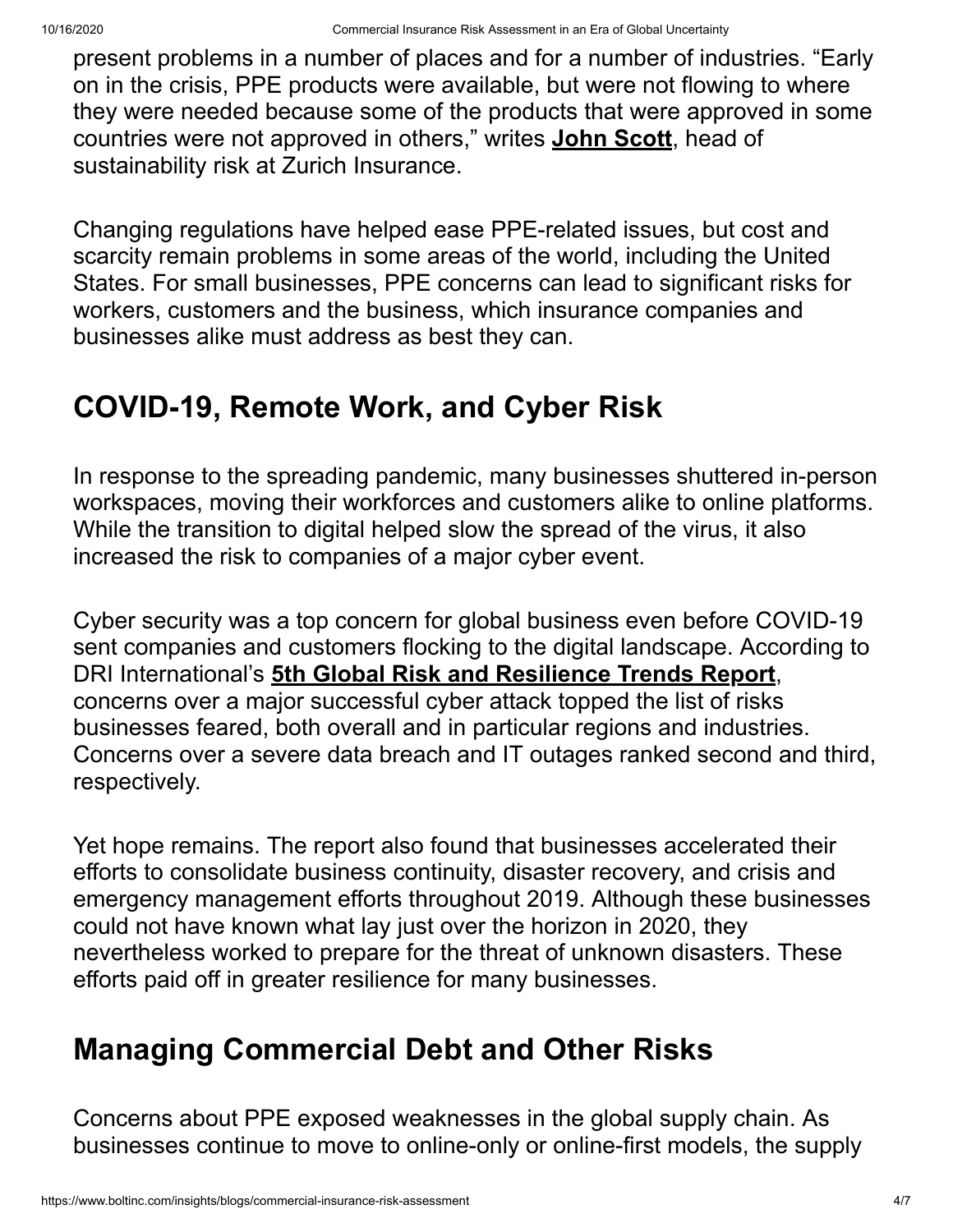chain continues to creak under the strain of the pandemic, shifting regulations, environmental stability and other issues.

Shipping companies and companies that rely heavily on their supply chains face additional risks involving default on debts and similar financial problems. "Shippers could be directly affected by industries in which major shutdowns have occurred," says **[Jamie Cannon](https://www.freightwaves.com/news/prioritize-mitigating-credit-risk-especially-during-economic-uncertainty)**, vice president of third-party logistics at Reliance Partners. "Defaults pose a threat to those directly affected by industries that have lost consumer confidence as well as those that are experiencing slowdowns due to a lack of supply as well as supply chain delays."

When the pandemic began in late 2019, many small and medium-sized businesses were on shaky footing. At the close of 2019, 40 percent of U.S. companies had lost money in the previous 12 months, says FreightWaves research analyst **[Andrew Cox](https://passport.freightwaves.com/research/transportation-liquidity-and-credit-analysis-in-a-covid19-driven-recession)**. Many of these businesses may already have closed their doors, further destabilizing their former insurance company's bottom line and exacerbating issues like high unemployment.

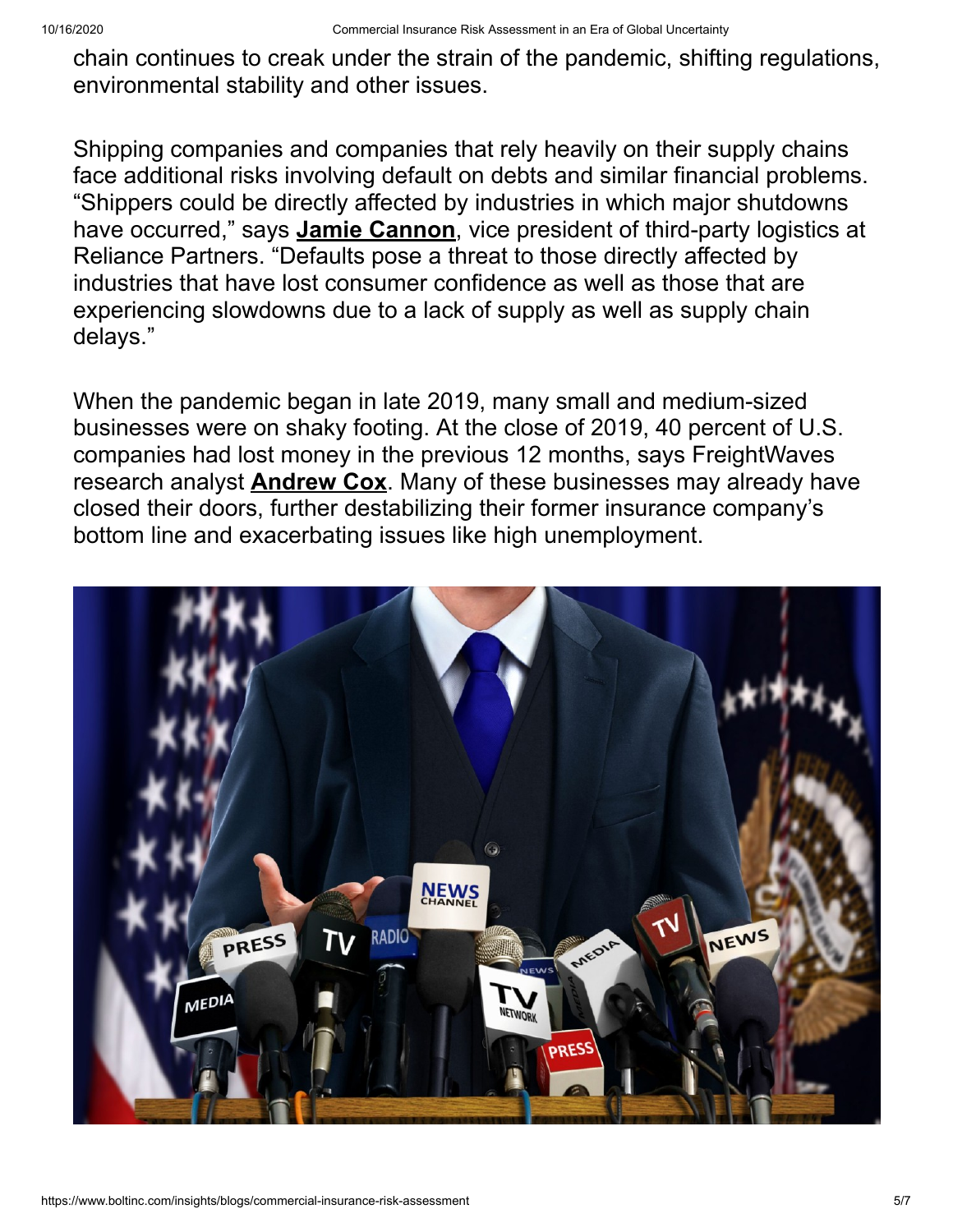# **Economic and Political Instability and Continued Risks**

Environmental disasters are also a prominent concern for businesses and governments alike. The World Economic Forum **[2020 Global Risks Report](https://www.weforum.org/reports/the-global-risks-report-2020)**, for example, ranks climate threats at the top of its list of global long-term risks. Economic and political instability resulting from the effects of climate change appear as prominent short-term risks in 2020, according to the report.

The report's predictions for top environmental global risks include extreme weather events, continued inaction on climate change adaptation and mitigation, environmental damage caused by humans, biodiversity and ecosystem collapse, and natural disasters like earthquakes and hurricanes.

#### **Regulations Control Risk, But Raise Questions**

As economic, climate and political risks continue to mount, so do demands that the world's businesses address these threats. "There is mounting pressure on companies from investors, regulators, customers, and employees to demonstrate their resilience to rising climate volatility," says **[John Drzik](https://www.weforum.org/press/2020/01/burning-planet-climate-fires-and-political-flame-wars-rage)**, chairman of Marsh & McLennan Insights. "Scientific advances mean that climate risks can now be modeled with greater accuracy and incorporated into risk management and business plans."

"Led by discontent, governments are taking regulatory action to address social and environmental grievances," writes **[Chloe Demrovsky](https://www.forbes.com/sites/chloedemrovsky/2020/01/15/watch-out-for-these-global-business-risks-in-2020/#789080dd3b6f)**, president and CEO of Disaster Recovery Institute International. Because regulations emerge from an overlapping patchwork of government and regulatory agencies, particularly in the United States, businesses may find themselves facing legal requirements that are difficult to reconcile. Awareness of regulatory changes as ideas emerge can help businesses and insurers alike adjust more easily as these changes become law.

2020 continues to be a year of unprecedented events, risks and losses. Commercial insurers find themselves facing a new matrix of overlapping challenges that complicate one another. While insurers worldwide are rising to the occasion, many unknowns remain.